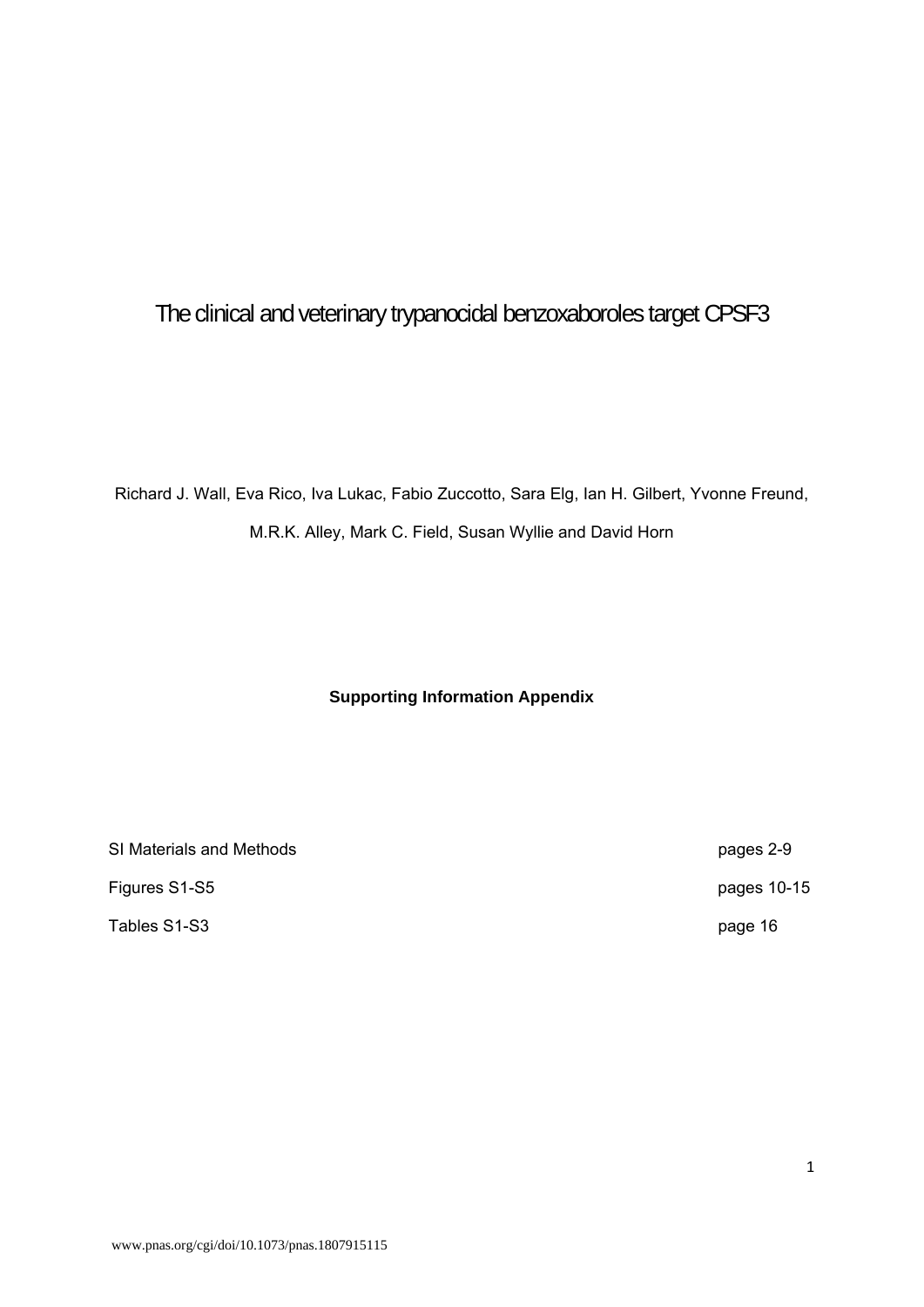#### **SI Materials and Methods**

**Trypanosomes.** Bloodstream-form *T. b. brucei*, Lister 427, MiTat 1.2, clone 221a and derivatives, including 2T1 cells (1), were cultured at 37°C in the presence of 5%  $CO<sub>2</sub>$  in HMI9 medium, as described (2). These cells were transfected using a Nucleofector (Lonza) with T-cell Nucleofector solution. Transformants were cloned by limiting-dilution and selected with phleomycin (1 µg.ml<sup>-1</sup>), blasticidin (10 µg.ml<sup>-1</sup>; maintenance at 2 µg.ml<sup>-1</sup>) or hygromycin (2.5 μg.ml<sup>−</sup><sup>1</sup> ) for constructs integrated at the tagged *rRNA* locus (3). Cumulative growth curves were generated from cultures seeded at 10<sup>4</sup> cells.ml<sup>-1</sup>, counted on a haemocytometer every 24 h and diluted as necessary. Overexpression and RNAi were induced with 1 μg.ml<sup>-1</sup> tetracycline. For  $EC_{50}$  assays, overexpression strains were pre-induced for 24 h and assays were carried out using AlamarBlue as described (4). Data was processed using GRAFIT (version 5.0.4; Erithacus software) and fitted to a 2-parameter equation to calculate  $EC_{50}$ .

**pRPa<sup>OEX</sup>** overexpression plasmid assembly. The pRPa<sup>OEX</sup> construct was assembled as follows. A *lac*Z stuffer fragment, amplified using OEX5 and OEX3, was used to engineer BbsI and Fsel restriction sites (italics) on either side of the stuffer in pRPa<sup>iSL</sup> (3). Next, NSAS5 and NSAS3 oligonucleotides, containing I-Scel sites and an AscI site (italics) were annealed and cloned in pBluescript digested with Notl. The entire AscI cassette from the pRPa<sup>iSL</sup> derivative above was then moved to the new AscI-digested vector, thereby placing I-SceI sites on either side of the assembly. Finally, a blasticidin (*BLA*) resistance cassette was synthesised (Genscript) and, following digestion with NsiI/MluI, was inserted upstream of the *EP* procyclin promoter.

OEX5:GATCGGTACC*GGCCGGCCGAAGAC*GATGATGAGATAGGGTTGAGTGTTGT OEX3:GATCGGGCCCGCTTACGGCGTACACCCTATCAATGATAGAGT*GGCCGGCCGAAG C*GATGATAAACCCTGGCGTTACCCAA NSAS5:GGCC*TAGGGATAACAGGGTAATGGCGCGCCTAGGGATAACAGGGTAAT* NSAS3:GGCC*ATTACCCTGTTATCCCTAGGCGCGCCATTACCCTGTTATCCCTA*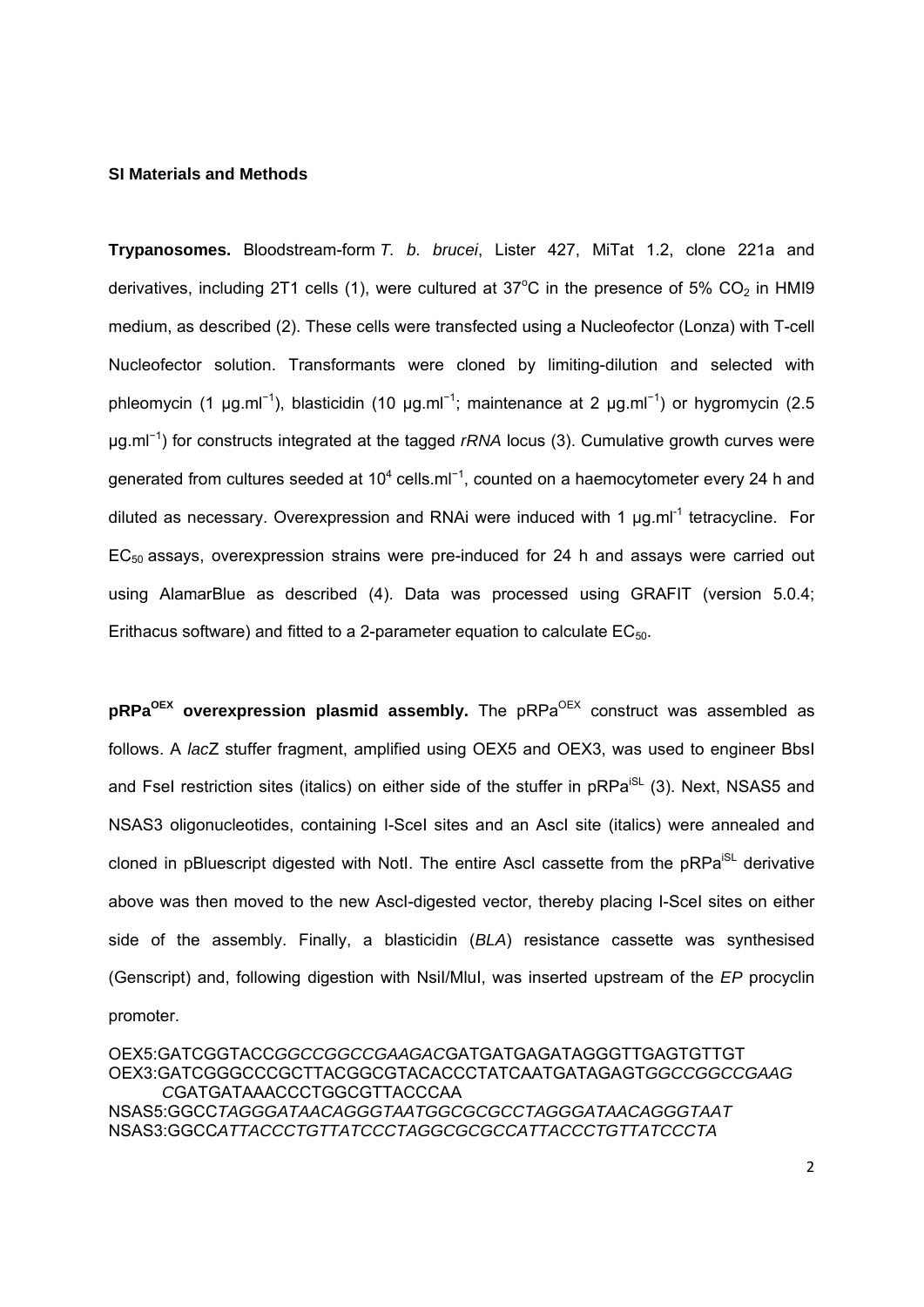**pRPa<sup>OEX</sup> plasmid overexpression library assembly.** pRPa<sup>OEX</sup> was digested with BbsI and 'semi-filled' with Klenow and dTTP, followed by dephosphorylation with Antarctic phosphatase (New England Bioloabs). 25 µg of *T. b. brucei* genomic DNA was digested with 0.04 U Sau3AI/µg gDNA for 1 h at 37°C. The partially digested DNA was separated on an agarose gel (1x TAE, 120V, 35 min). The gel slab containing 3-10 kbp fragments was excised, set in a new gel and concentrated in the gel by reversing the direction of electrophoresis (1x TAE, 120V, 35 min). The *T. b. brucei* DNA was then purified from the gel and 'semi-filled' with Klenow and dGTP. The resulting pRPa<sup>OEX</sup> plasmid and *T. b. brucei* insert DNA were then ligated overnight at 16°C, purified, electroporated in MegaX DH10B Electrocomp T1R cells (Thermo Fisher), added to 500 ml LB-amp media and grown overnight at  $37^{\circ}$ C. A series of dilutions were also grown on agar plates in order to estimate library complexity; plasmids from 30 colonies were digested with FseI to determine whether inserts were present. The plasmid library was purified from the 500 ml culture using a Qiagen Plasmid Maxi Kit.

*T. b. brucei* **overexpression library assembly.** 500 µg of overexpression plasmid library was digested with I-SceI. Plasmid linearization prior to transfection increases transfection efficiency and the use of I-SceI that specifically cleaves an 18 bp sequence, not present in *T. brucei,* ensures that linearization will not reduce library coverage; a restriction enzyme that cleaves a shorter sequence would have fragmented our library constructs; approximately 10% of them in the case of an enzyme that recognises an 8 bp sequence. 2T1 *T. b. brucei* cells were transfected with pSce\* as described (2). A puromycin-sensitive  $2T1^{Sce}$  clone was expanded (2.5 x 10<sup>9</sup> cells), induced with tetracycline (1  $\mu$ g/ml) for 3 h and transfected with the I-Scel digested overexpression library: forty replicates with 10  $\mu$ g DNA and 5 x 10<sup>7</sup> cells in each replicate. After 6 h, phleomycin (1  $\mu$ q/ml; for the tetracycline operator cassette) and blasticidin (10  $\mu$ q/ml; for the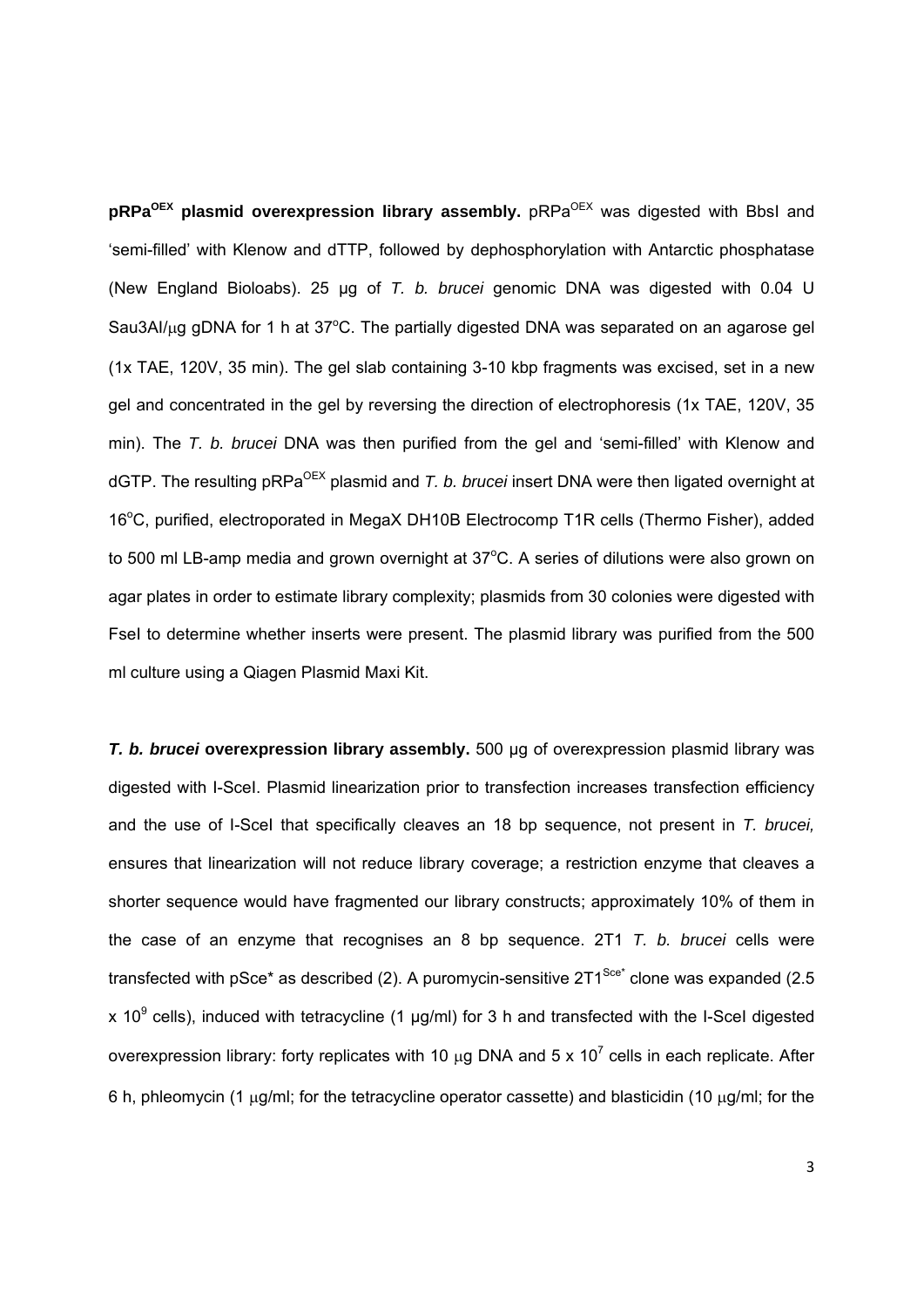library) selection was applied. A series of dilutions were also grown in 96-well plates in order to estimate library complexity; genomic DNA was extracted from 22 clones from these plates to assess the presence of library inserts, amplified using a long-range PCR reaction (see below). Ten inserts were then Sanger sequenced using OEseq1 (GTAAAGTCAATACAACACACAATAGG) and OEseq2 (CTGGCACAGAGAGCGAGC), revealing that they were derived from random sites across the genome, as expected.

**Overexpression library screening and data analysis.** The *T. b. brucei* overexpression library was maintained at or above 2 x 10<sup>7</sup> cells to maintain complexity, in medium containing phleomycin (1  $\mu$ g/ml) and blasticidin (1  $\mu$ g/ml). Overexpression was induced with tetracycline (1  $\mu$ g/ml) for 24 h and 2 x 10<sup>7</sup> cells in 150 ml media were used to initiate each screen. Cells were passaged as required and genomic DNA was extracted after 8-9 days using a Qiagen DNeasy Blood & Tissue Kit. Overexpressed fragments were amplified using the OEseqA primer (CGGCGTACACCCTATCAATGA) in a 'long-range' PCR reaction using LongAmp polymerase (1 cycle: 30 s at  $94^{\circ}$ C; 30 cycles: 30 s at  $94^{\circ}$ C, 30 s at  $60^{\circ}$ C and 9 min at  $65^{\circ}$ C; 1 cycle: 10 min at 65°C) and purified using a QIAquick PCR Purification Kit. The products were sequenced using an Illumina HiSeq platform at the Beijing Genomics Institute. Reads were aligned to the *T. brucei* 927 reference genome (v9.0, tritrypdb.org) with Bowtie 2 software (5) using the conditions: very-sensitive-local–phred33. The subsequent alignment files were manipulated with SAMtools (6) and a custom script (2) to identify reads with barcodes (GATAGAGTGGTACCGGCCGG or CAATGATAGAGTGGCCGGCC), which also revealed insert orientation. Total and barcoded reads were then quantified using the Artemis genome browser (7) and Excel.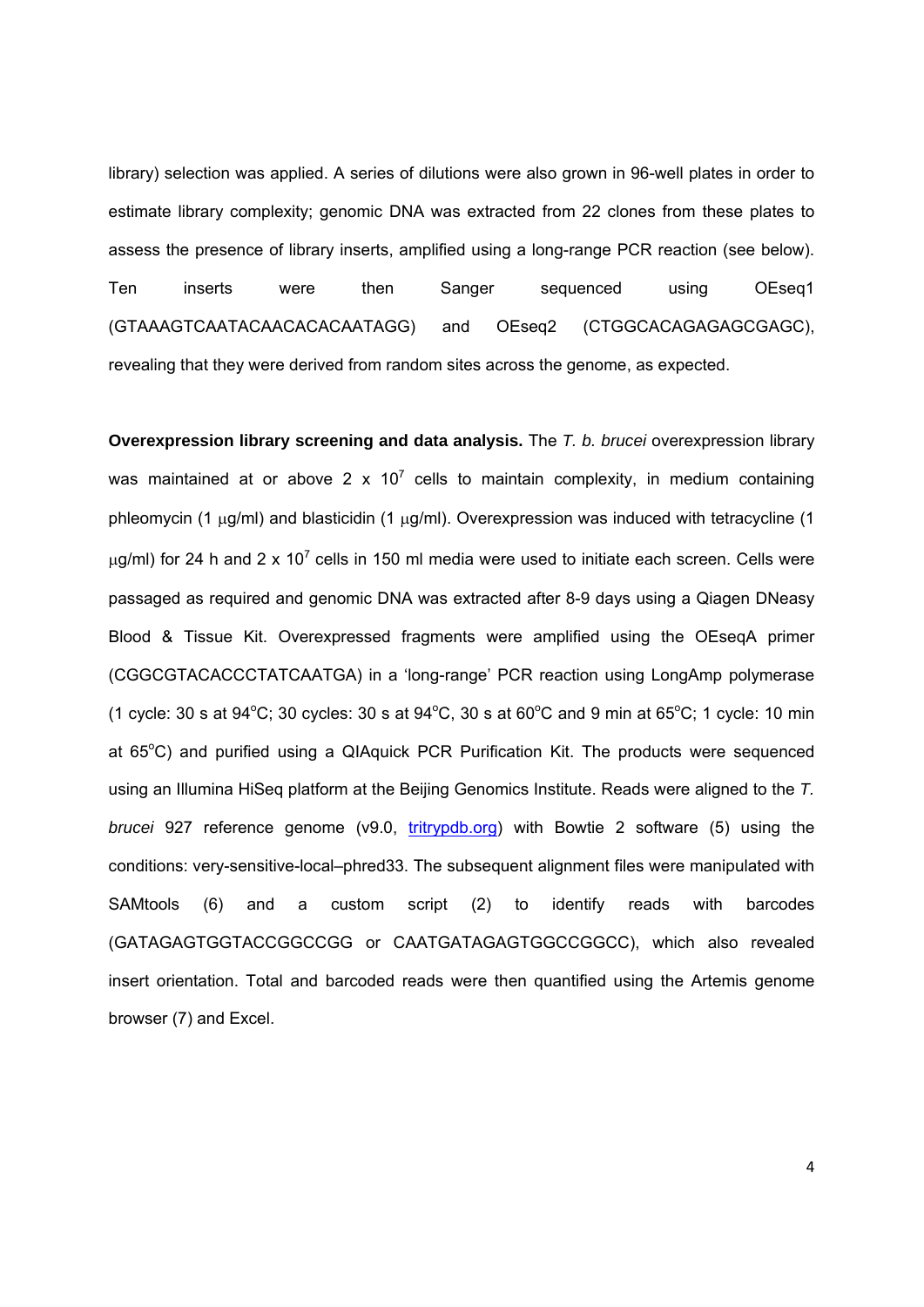**Construction of other plasmids.** For knockdown of Tb927.4.1340 (*CPSF3*) using RNA interference, we used CPSF-RF and CPSF-RR primers, incorporating Bsp1201**/**Acc651 and XbaI**/**BamHI sites, respectively (italics) and cloned the resulting amplified 606 bp fragment in the pRPaiSL construct (3). The construct was introduced into 2T1 *T. b. brucei* cells (1), which were selected with hygromycin (2.5  $\mu$ g/ml) and phleomycin (1  $\mu$ g/ml); only puromycin sensitive clones were analysed further. For tagging a native Tb927.4.1340 allele with GFP at the *C*-terminus, we used CPSF-TF and CPSF-TR primers, incorporating HindIII and XbaI sites, respectively (italics) and cloned the resulting amplified 654 bp fragment in the  $pNAT^{XGFP}$  construct (3). The construct was linearised with XhoI prior to transfection and introduced into 2T1 *T. b. brucei* cells (1) with the RNAi construct. These cells were selected with hygromycin and phleomycin as above and also blasticidin. For inducible overexpression of Tb927.4.1340 with GFP at the *C*-terminus, we used the CPSF-OF primer, incorporating a PacI site (italics), and CPSF-TR and cloned the resulting amplified complete coding sequence  $(2,332$  bp) in the pRPa<sup>ixGFP</sup> construct  $(3)$ . The construct was introduced into 2T1 *T. b. brucei* cells (1), selected with hygromycin and phleomycin as above; again, only puromycin sensitive clones were analysed further. pRPabased constructs were linearised with AscI prior to transfection. Cas9-based editing of *T. brucei*  CPSF3 Asn<sup>232</sup> was carried out as described  $(8)$ . Briefly, an sgRNA construct was assembled using the cpsfgF and cpsfgR primers. The resulting construct was linearised with NotI prior to transfection into  $2T1^{T7-Cas9}$  cells. The cpsfN<sup>232</sup>T oligonucleotide was used as the single-stranded repair template and acoziborole selection was applied at  $2 \times EC_{50}$  for eight days. A negative control lacking the repair template failed to yield acoziborole-resistant cells. Resistant clones were isolated, from which a segment spanning the editing site was PCR-amplified and sequenced.

CPSF-RF: GATC*GGGCCCGGTACC*ACAGACACGCGACTTCATCC CPSF-RR: GATC*TCTAGAGGATCC*TCTCGTGCTCTGCTGAACAT CPSF-TF: GATC*AAGCTT*ACAGACACGCGACTTCATCC CPSF-TR: GATC*TCTAGA*TGCGCCCTCGTCAATGGG CPSF-OF: GATC*TTAATTAA*ATGTTTTCACACGCGGCGTA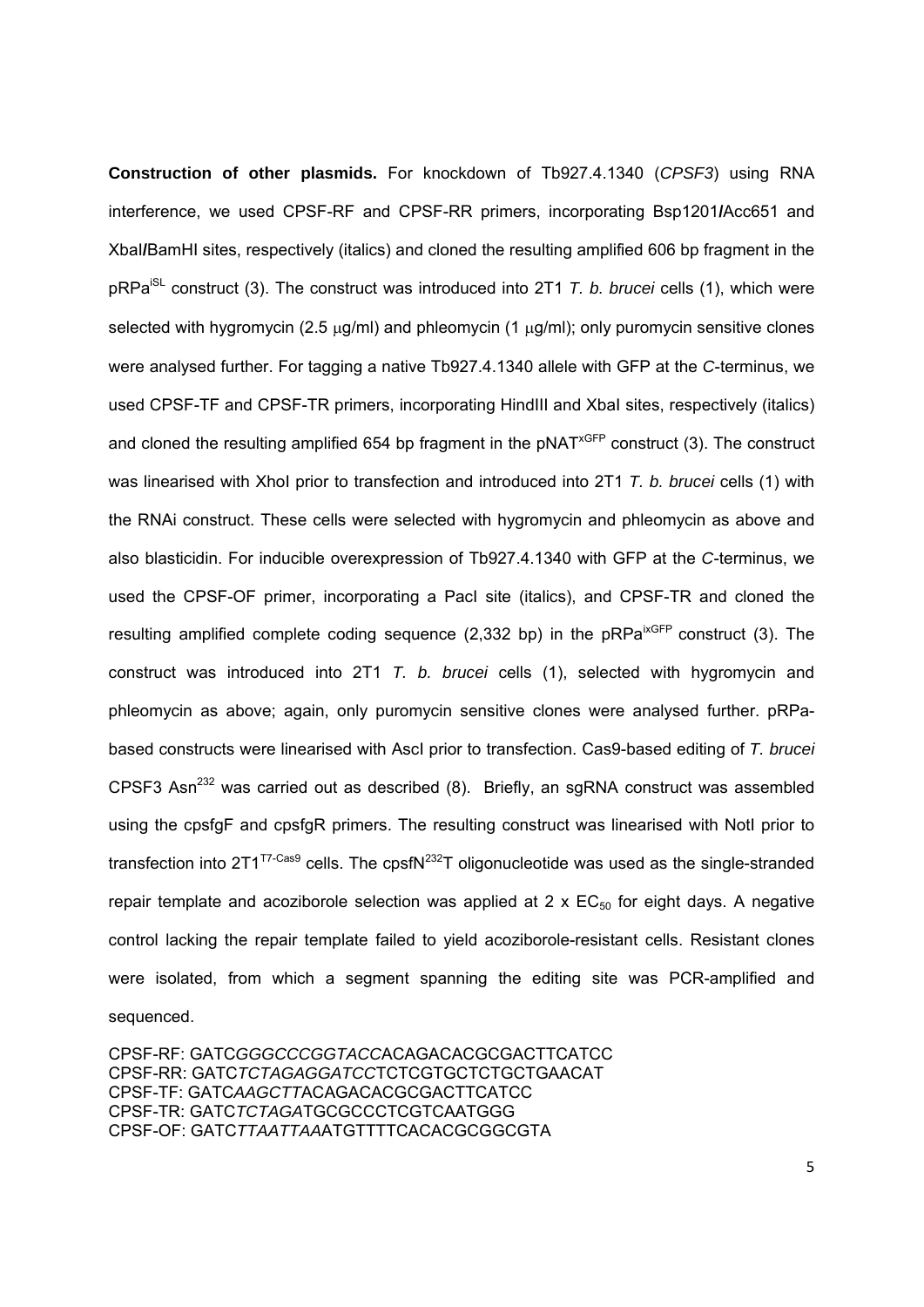### cpsfgF: AGGGTACAAATGGTATACGCGAAC cpsfgR: AAACGTTCGCGTATACCATTTGTA  $cpsfN<sup>232</sup>T$ : CGATATTCTCATTGCAGAGAGTACATATGGAATTAGGGAGTTAGAGTCACGTGAAGAGCGG **GAATCCC**

**Protein blotting.** *T. brucei* parasites were grown with or without tetracycline for 24 h and harvested. Samples were then resuspended in Laemmli buffer and boiled for 5 min. Lysates (4 x 10<sup>6</sup> cells/well) were separated on 8% acylamide gels and transferred to nitrocellulose membrane. The top half of the membrane (above 70 kDa) was blocked with 5% BSA in TBS (GFP) and the bottom half (below 70 kDa) was blocked in 5% skimmed milk in PBS (EF1a; control) for 1 h. Blots were then incubated with either α-GFP (1:1000; D5.1XP, Cell signalling Technology) or α-EF1α (1:20000; Merck Millipore) primary antibodies overnight. Membranes were then incubated with either rabbit HRP (For GFP, 1:5000; BioRad) or mouse HRP (For EF1α, 1:5000; BioRad) secondary antibodies for 1 h. Blots were developed using ECL plus (with enhanced chemiluminescence; GE Healthcare).

**Microscopy.** Fluorescence microscopy was carried out according to standard protocols. Briefly, 1 x  $10^6$  cells were fixed in 2% formaldehyde in PBS, washed in PBS and allowed to dry onto coverslips. Cells were mounted in Vectashield (Vector Laboratories) containing the DNA counterstain DAPI. GFP fluorescence images were captured using a Zeiss Axiovert 200M fluorescence microscope and processed in ZenPro (Zeiss).

**Phylogeny and domain analysis.** The sequences were retrieved from TritrypDB, PlasmoDB, ToxoDB and NCBI: *T. b. brucei* (Tb927.4.1340); *T. b. gambiense* DAL972 (XP\_011772702.1, Tbg972.4.1170); *T. congolense* IL3000 (CCC90000.1, TcIL3000\_4\_840.1); *Leishmania donovani* (LdBPK\_343210.1); *T. cruzi sylvio* X10/1 (TCSYLVIO\_003775); *Trichomonas vaginalis* G3 (TVAG\_437970); *Thermus thermophilus* (YP\_143518.1); *Toxoplasma gondii*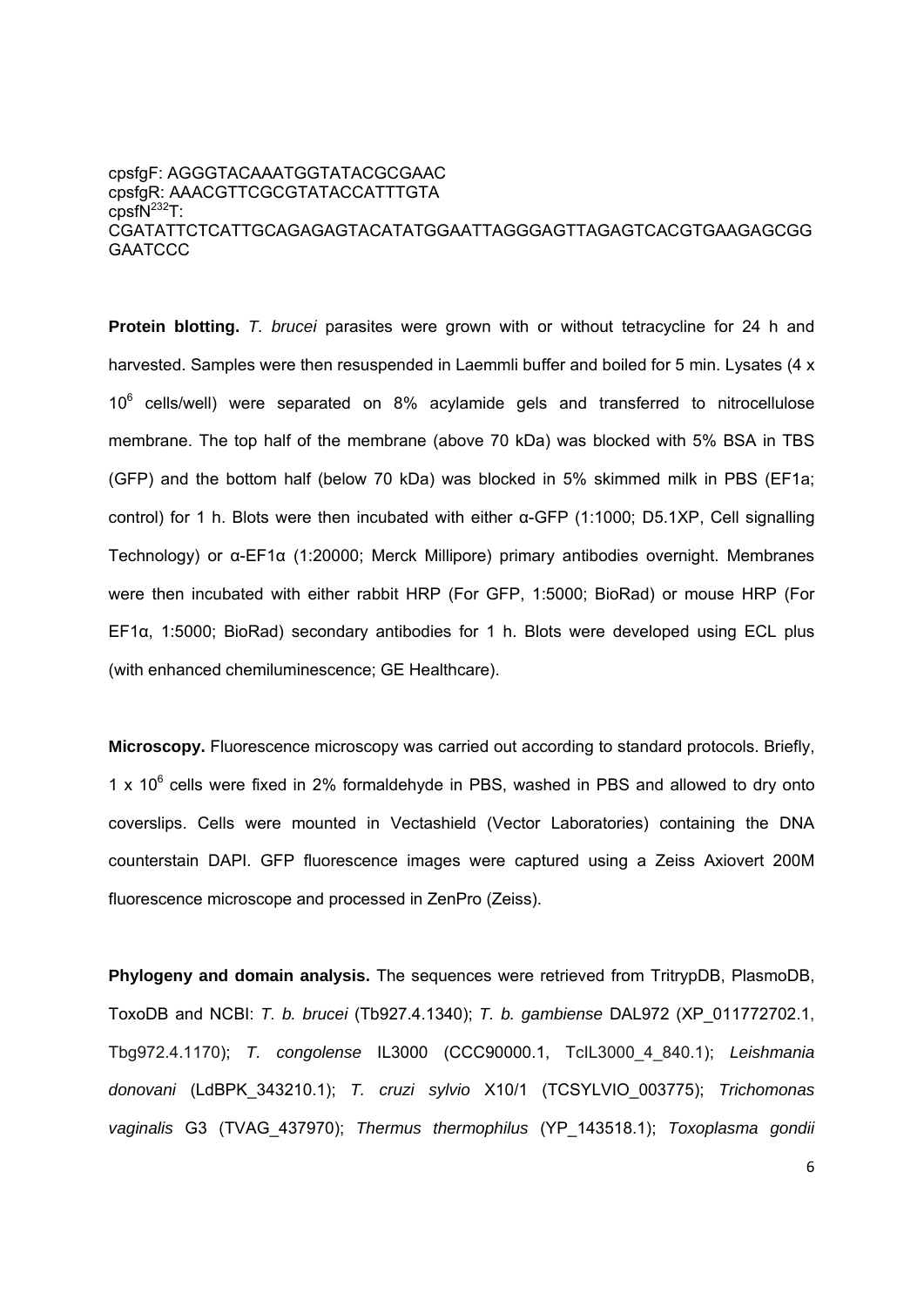(TGME49\_285200); *Plasmodium falciparum* (PF3D7\_1438500) and *Homo sapiens*  (AAF00224.1). Alignment and tree generation were performed using Clustal X and viewed using TreeView X. Domains figures were generated using InterPro and Prosite MyDomains.

*In silico* **docking studies.** To identify suitable template structures, the *T. brucei* CPSF3 sequence (UniProtKB - Q581U7) was used to query the PDB using "BLAST" as implemented in the NCBI blastp suite (https://blast.ncbi.nlm.nih.gov/). Endonucleases from three different species; human CPSF73 (PDB code 2I7T – sequence identity 56%), *Pyrococcus horikoshii* CPSF (PDB code 3AF5 – sequence identity 29%) and *T. thermophilus* TTHA0252 (several structures available exemplified by PDB code 3IEM – sequence identity 31%) were identified as close analogues that could be used as template structures. The *T. thermophilus* structure is complexed with a stable RNA analogue bound to the catalytic site located at the interface between the metallo-β-lactamase and β-CASP domains whereas both human and *P. horikoshii* structures are apo forms in which the Zn containing binding site is inaccessible. Thus, the *T. thermophilus* structure was selected as template. The alignment (Fig. S4*A*) indicates the typical sequence motifs associated to metallo-β-lactamase (9) and β-CASP (10) catalytic activity. The presence of His<sup>446</sup> is associated with specificity for RNA substrates (11).

 A homology model for the *Tb*CPSF3 structure was built using the knowledge-based method in Prime (12). The Zn atoms were modelled in the structure but not the substrate. Due to its empty p-orbital, the B atom in acoziborole is a strong electrophile (Lewis acid) that can react with solvent water molecules. The nucleophilic attack of an activated water molecule on the trigonal boron atom leads to the formation of a tetrahedral negatively charged boron species (Fig. S4*B*) (13). The three-dimensional structure of the hydroxylated form of acoziborole was built in Maestro (12), minimized with the OPLS3 force field and docked in the catalytic site of the *TbCPSF3* model using GLIDE. In the template structure, the Arg<sup>270</sup> side-chain interacts with an RNA phosphate unit such that it adopts a folded conformation. In the absence of the pre-mRNA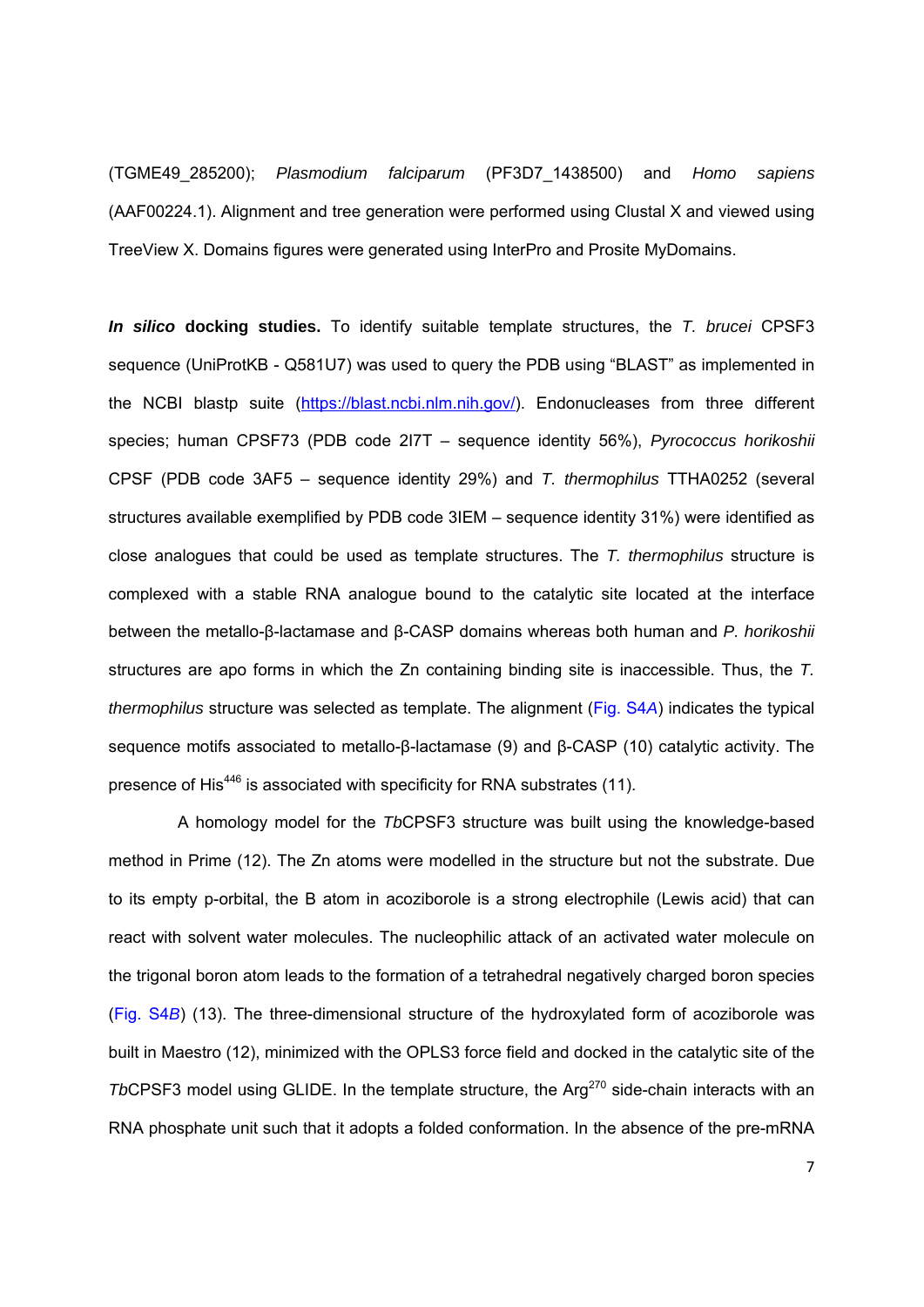phosphate or a phosphate mimic, we considered additional side-chain conformations. The acoziborole binding mode was further investigated by induced-fit docking (12) that accounts for the flexibility of the binding site residues.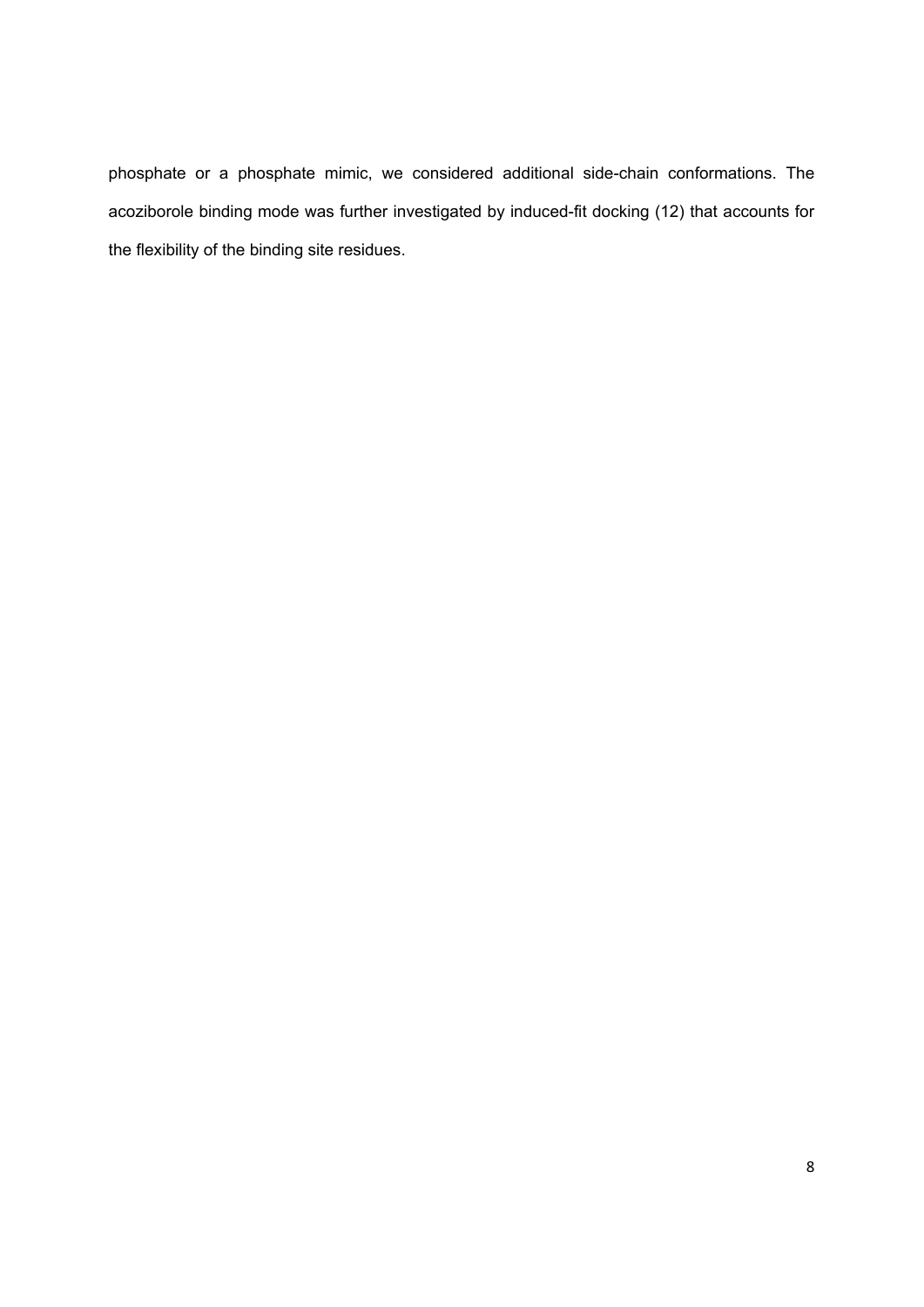### **SI REFERENCES**

- 1. Alsford S, Kawahara T, Glover L, & Horn D (2005) Tagging a *T. brucei RRNA* locus improves stable transfection efficiency and circumvents inducible expression position effects. *Mol Biochem Parasitol* 144(2):142‐148.
- 2. Glover L*, et al.* (2015) Genome‐scale RNAi screens for high‐throughput phenotyping in bloodstream‐form African trypanosomes. *Nat Protoc* 10(1):106‐133.
- 3. Alsford S & Horn D (2008) Single‐locus targeting constructs for reliable regulated RNAi and transgene expression in *Trypanosoma brucei*. *Mol Biochem Parasitol* 161(1):76‐79.
- 4. Raz B, Iten M, Grether‐Buhler Y, Kaminsky R, & Brun R (1997) The Alamar Blue assay to determine drug sensitivity of African trypanosomes (*T.b. rhodesiense* and *T.b. gambiense*) *in vitro*. *Acta Trop* 68(2):139‐147.
- 5. Langmead B & Salzberg SL (2012) Fast gapped‐read alignment with Bowtie 2. *Nat Methods* 9(4):357‐359.
- 6. Li H*, et al.* (2009) The Sequence Alignment/Map format and SAMtools. *Bioinformatics* 25(16):2078‐2079.
- 7. Carver T, Harris SR, Berriman M, Parkhill J, & McQuillan JA (2012) Artemis: an integrated platform for visualization and analysis of high‐throughput sequence‐based experimental data. *Bioinformatics* 28(4):464‐469.
- 8. Rico E, Jeacock L, Kovarova J, & Horn D (2018) Inducible high-efficiency CRISPR-Cas9-targeted gene editing and precision base editing in African trypanosomes. *Sci Rep* 8(1):7960.
- 9. Ishikawa H, Nakagawa N, Kuramitsu S, & Masui R (2006) Crystal structure of TTHA0252 from *Thermus thermophilus* HB8, a RNA degradation protein of the metallo-<sup>B</sup>-lactamase superfamily. *J Biochem* 140(4):535‐542.
- 10. Mandel CR*, et al.* (2006) Polyadenylation factor CPSF‐73 is the pre‐mRNA 3'‐end‐processing endonuclease. *Nature* 444(7121):953‐956.
- 11. Callebaut I, Moshous D, Mornon JP, & de Villartay JP (2002) Metallo-ß-lactamase fold within nucleic acids processing enzymes: the ‐CASP family. *Nucleic Acids Res* 30(16):3592‐3601.
- 12. Schrödinger (2017) Small Molecule Drug Discovery suite. *Release 2017‐4*.
- 13. Baker SJ, Tomsho JW, & Benkovic SJ (2011) Boron‐containing inhibitors of synthetases. *Chem Soc Rev* 40(8):4279‐4285.
- 14. Brinkman EK*, et al.* (2018) Kinetics and fidelity of the repair of Cas9‐induced double‐strand DNA breaks. *Mol Cell* 70(5):801‐813 e806.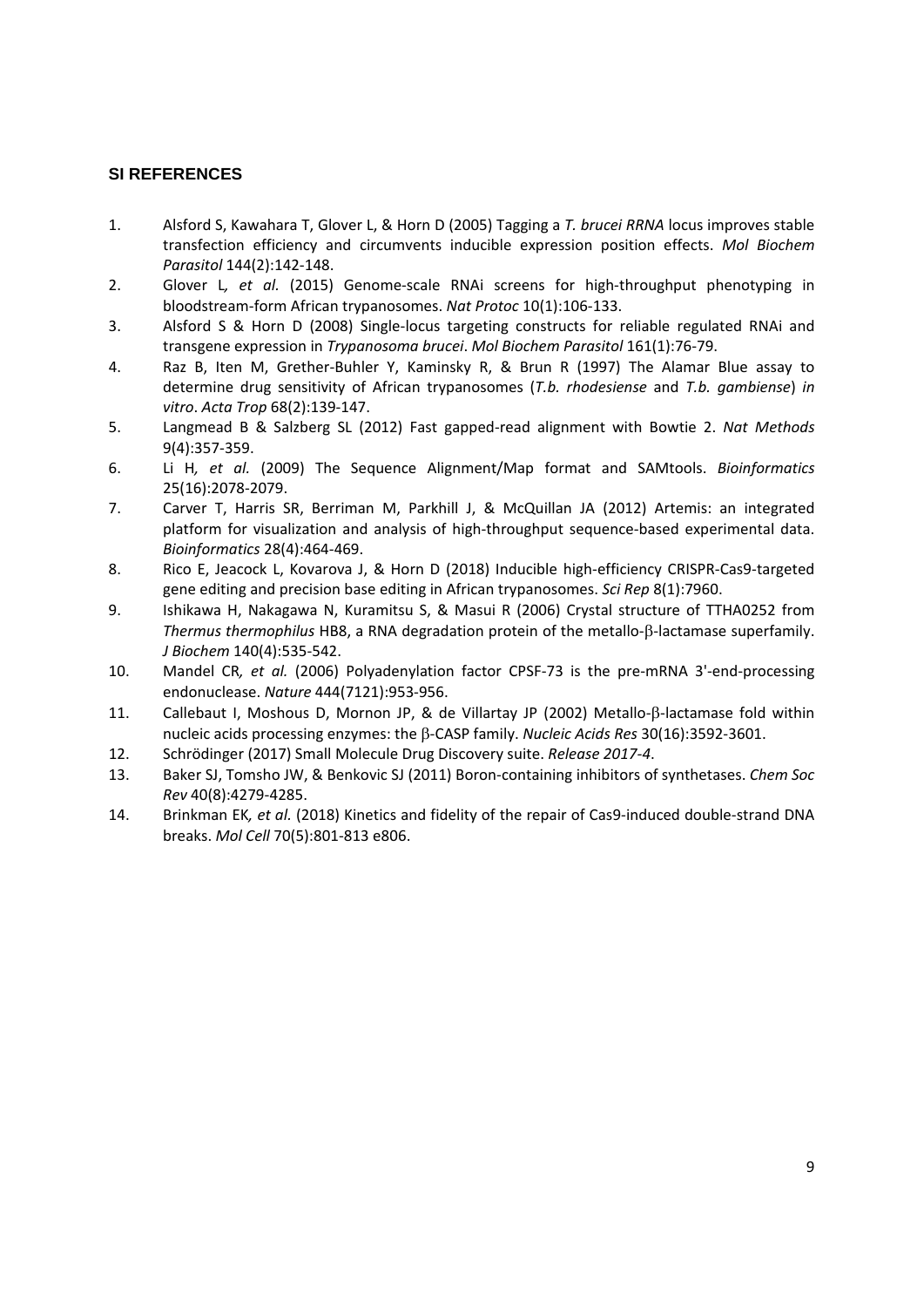

Fig. S1. Assessment of *T. b. brucei* genomic DNA inserts in pRPa<sup>OEX</sup> library and in the *T. b. brucei* library. (*A*) Representative gel showing DNA from sixteen bacterial colonies from the plasmid library digested with Fsel; 30 colonies were analysed in total. Backbone, ~6.5 kbp; inserts, 3-10 kbp. (*B*) Representative gel showing PCR products between 3-10 kb from eleven *T. b. brucei* clones from the library; 22 clones were analysed in total.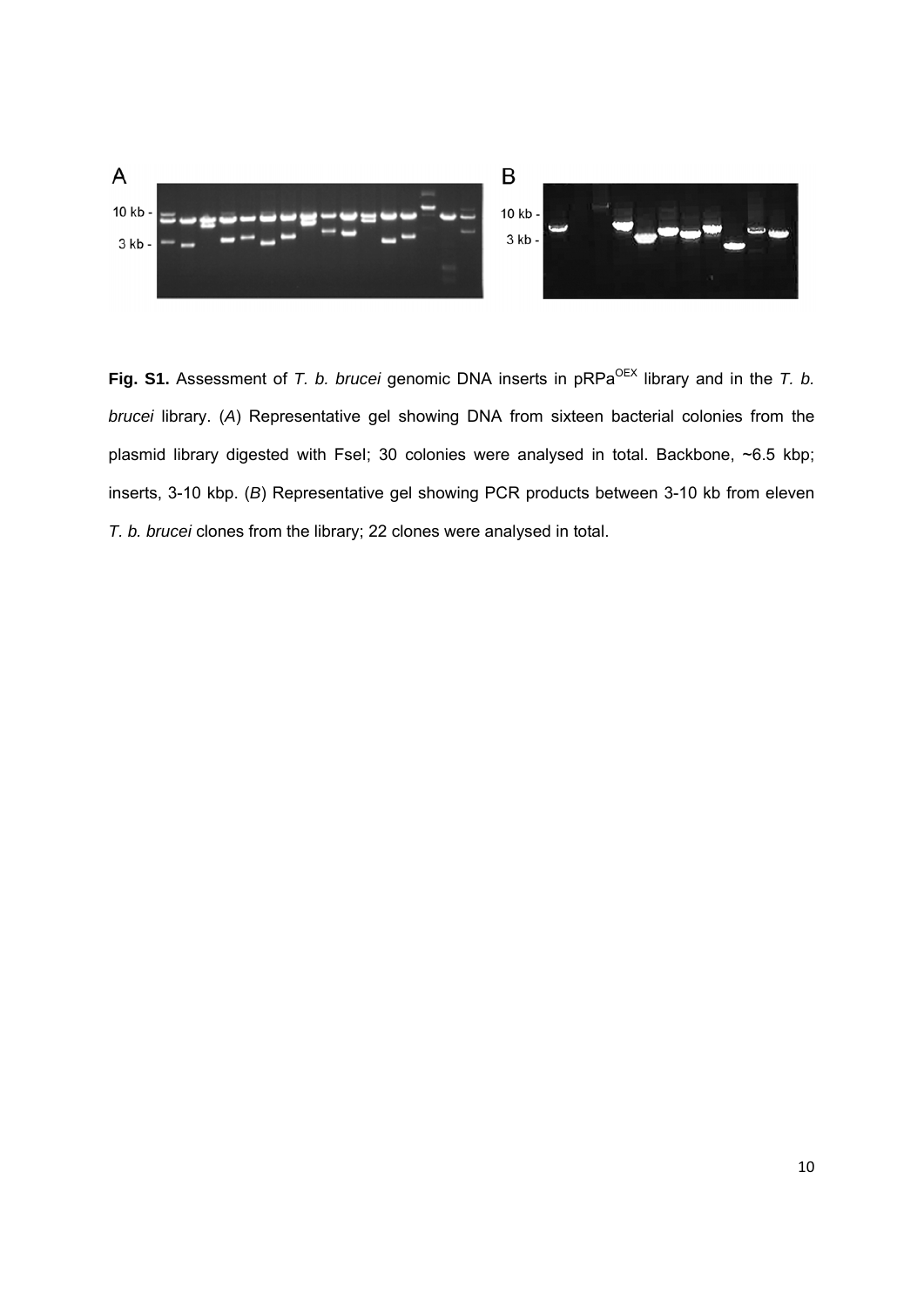

Fig. S2. Acoziborole and SCYX-6759 EC<sub>50</sub> and library screening. (A) Dose-response curve for acoziborole:  $EC_{50} = 0.49 \pm 0.02$  µM. (*B*) The growth curves indicate expansion of the induced library in the absence (open circles) or presence (closed circles) of acoziborole. For the drugtreated culture, black arrows indicate the addition of Tet plus drug. (*C*) Dose-response curve for SCYX-6759:  $EC_{50} = 0.18 \pm 0.01 \mu M$ . (*D*) As in B but for SCYX-6759.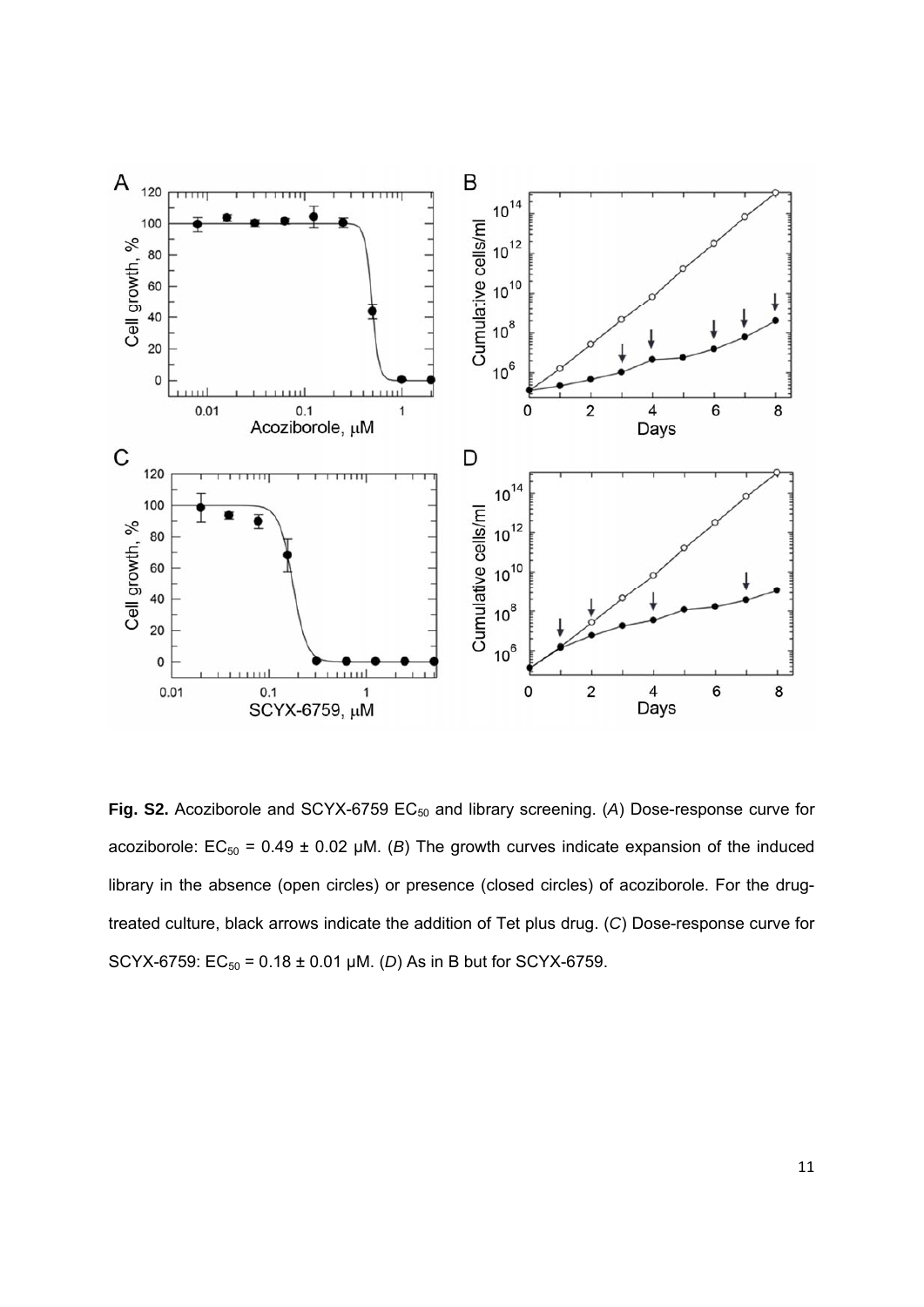

Fig. S3. Cells overexpressing CPSF3<sup>GFP</sup> are resistant to oxaborole-1 and AN3057. (A) Chemical structures of AN11736, oxaborole-1 and AN3057. (*B*) Dose-response curves for oxaborole-1 with (open circles) and without (closed circles) CPSF3<sup>GFP</sup> overexpression:  $EC_{50}$  no Tet,  $0.06 \pm 0.001$  µM; + Tet,  $0.23 \pm 0.004$  µM; 4-fold shift. (C) As in B but for AN3057: EC<sub>50</sub> no Tet, 7.58 ± 0.09 nM; + Tet, 19.53 ± 2.28 nM; 2.6-fold shift.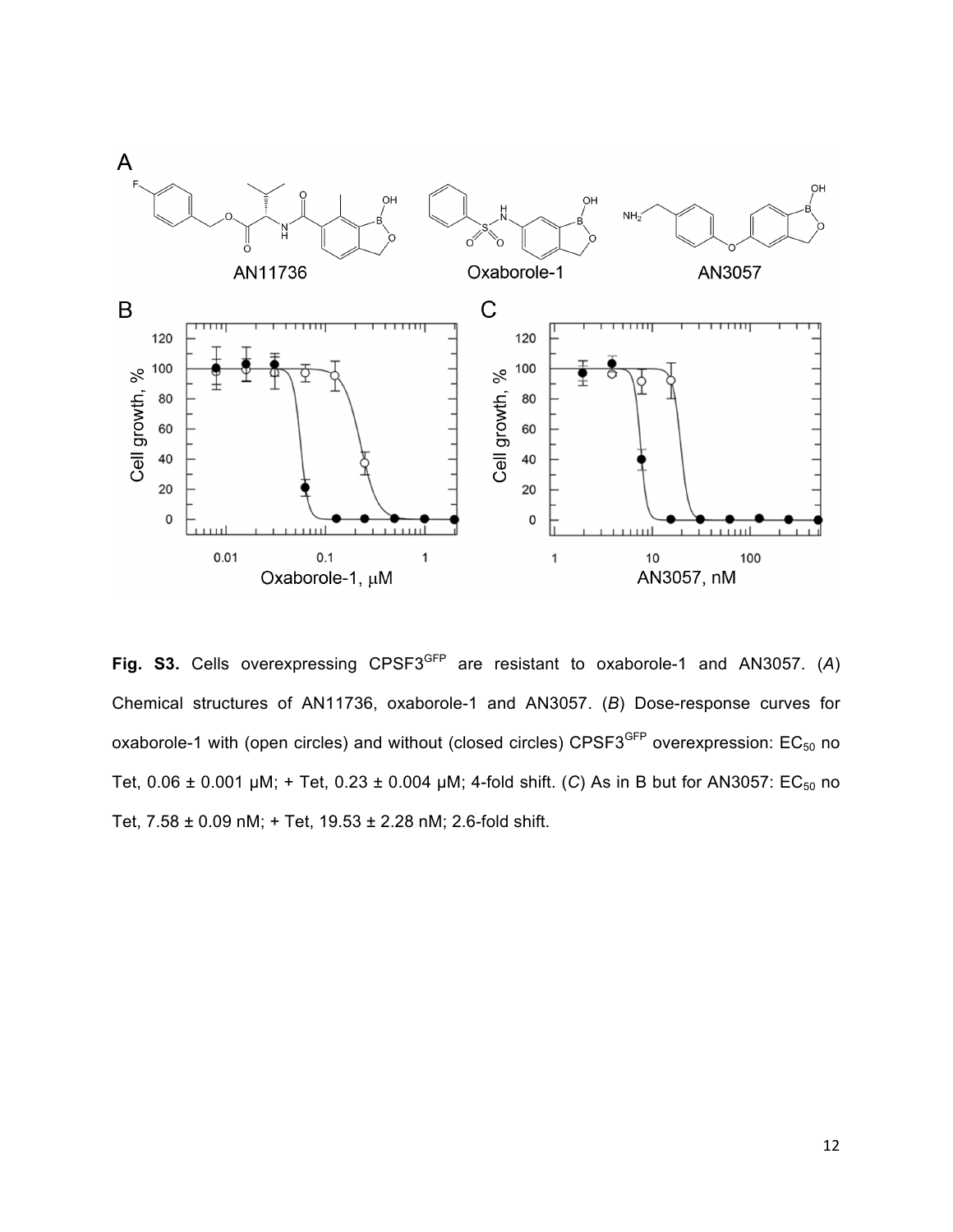## A

|                  | $***$ $*$ ::<br>. : ∗                                                                                                                                                                                                                                                                                                                                           |     |
|------------------|-----------------------------------------------------------------------------------------------------------------------------------------------------------------------------------------------------------------------------------------------------------------------------------------------------------------------------------------------------------------|-----|
| T. brucei        | EVGRSCVVVRYKGRSVMLDCGNHPAKSGLDSLPFFDSIRCDEIDLVLITHF <mark>HLDH</mark> CGALP                                                                                                                                                                                                                                                                                     | 108 |
| T. congolense    | EVGRSCIVVRYKGRSVMLDCGNHPAKSGLDSLPFFDSIRCEEIDVVLITHFHLDHCGALP                                                                                                                                                                                                                                                                                                    | 108 |
| T. cruzi         | EVGRSCVILRYKGRSVMLDCGNHPAKSGLDSLPFFDSIRCDEIDLVLITHFHLDHCGALP                                                                                                                                                                                                                                                                                                    | 108 |
| L. donovani      | EVGRSCVVVRYKGRGVMLDCGNHPAKSGLDSLPFFDSIKCDEIDVVLITHFHLDHCGALP                                                                                                                                                                                                                                                                                                    | 108 |
| H. sapiens       | EVGRSCIILEFKGRKIMLDCGIHPGLEGMDALPYIDLIDPAEIDLLLISHF <mark>HLDH</mark> CGALP                                                                                                                                                                                                                                                                                     | 108 |
| T. vaginalis     | EVGRSCIILKYHRKRVMLDCGIHPAYENFGGLPFIDAIDPAKIDVLLITHF <mark>HIDH</mark> ITAVP                                                                                                                                                                                                                                                                                     | 108 |
| T. thermophilus  | EVTGSAHLLLAGGRRVLLDCGMFOGKEEARNHAPFG-FDPKEVDAVLLTHA <mark>HLDH</mark> VGRLP                                                                                                                                                                                                                                                                                     | 107 |
|                  |                                                                                                                                                                                                                                                                                                                                                                 |     |
|                  | $\frac{1}{2}$ : $\frac{1}{2}$ : $\frac{1}{2}$ : $\frac{1}{2}$ : $\frac{1}{2}$ : $\frac{1}{2}$ : $\frac{1}{2}$ : $\frac{1}{2}$ : $\frac{1}{2}$ : $\frac{1}{2}$ : $\frac{1}{2}$ : $\frac{1}{2}$ : $\frac{1}{2}$ : $\frac{1}{2}$ : $\frac{1}{2}$ : $\frac{1}{2}$ : $\frac{1}{2}$ : $\frac{1}{2}$ : $\frac{1$<br>$\ddot{\phantom{a}}$<br>$\cdots$<br>$\ddot{\cdot}$ |     |
| <i>T. brucei</i> | YFCEQTSFRGRIFMTSATKAFYKMVMNDFLRIGA---SAEDIVNNEWLQSTIEKIETVEY                                                                                                                                                                                                                                                                                                    | 165 |
| T. congolense    | YFCEQTAFKGRIFMTSATKAFYKMVMNDFLRVGA---SAEDIVNNEWLQSTIEKIETVEY                                                                                                                                                                                                                                                                                                    | 165 |
| T. cruzi         | YFCEQTAFKGRVFMTSATKAFYKMVMNDFLRVGA---SANDIVTNEWLQSTIEKIETVEY                                                                                                                                                                                                                                                                                                    | 165 |
| L. donovani      | YFCNQTSFKGRIFMTSATKAFYKMVMNDFLRIGA---GASDLVTSEWLQSTIDRIETVEY                                                                                                                                                                                                                                                                                                    | 165 |
| H. sapiens       | WFLQKTSFKGRTFMTHATKAIYRWLLSDYVKVSN-ISADDMLYTETDLEESMDKIETINF                                                                                                                                                                                                                                                                                                    | 167 |
| T. vaginalis     | WFLTQTNFSGPCFMTHTTKTISKTLLVDYVGVSGRGSEEPNLFTRADVANVQNMITAVNY                                                                                                                                                                                                                                                                                                    | 168 |
| T. thermophilus  | KLFREG-YRGPVYATRATVLLMEIVLEDALKVMD-----EPFFGPEDVEEALGHLRPLEY                                                                                                                                                                                                                                                                                                    | 161 |
|                  |                                                                                                                                                                                                                                                                                                                                                                 |     |
|                  | $\pm$ . It is the state state $\pm$ is the state of the state $\pm$ . The state of the state $\pm$                                                                                                                                                                                                                                                              |     |
| T. brucei        | HEEVTVNGIHFQPFNAGHVLGAALFMVDIAGMKLLYTGDFSRVPDRHLLGAEVPP-----                                                                                                                                                                                                                                                                                                    | 220 |
| T. congolense    | HEEVTVNGIHFOPFNAGHVLGAALFMVDIAGMKVLYTGDFSRVPDRHLLGAEVPP-----                                                                                                                                                                                                                                                                                                    | 220 |
| T. cruzi         | HEEVTVNGIRFQPFNAGHVLGAALFMVDIAGMKTLYTGDFSRVPDRHLLGAEVPS-----                                                                                                                                                                                                                                                                                                    | 220 |
| L. donovani      | HEEVTVNGISFQPFNAGHVLGAAMFMVDIAGMRALYTGDFSRVPDRHLLGAEVPP-----                                                                                                                                                                                                                                                                                                    | 220 |
| H. sapiens       | HEVKEVAGIKFWCYHAGHVLGAAMFMIEIAGVKLLYTGDFSRQEDRHLMAAEIPN-----                                                                                                                                                                                                                                                                                                    | 220 |
| T. vaginalis     | HQTVTHQGIKMTCYPAGHVLGACMWLVEIDGVKVLYTGDFSLENERHLQGAEIPKSLSGE                                                                                                                                                                                                                                                                                                    | 228 |
| T. thermophilus  | GEWLRLGALSLAFGQAGELPGSAFVVAQGEGRTLVYSGDLGNREKDVLPDPSLPP-----                                                                                                                                                                                                                                                                                                    | 216 |
|                  |                                                                                                                                                                                                                                                                                                                                                                 |     |
|                  | $.*$ : : : $*.$ * *<br>$\star$<br>$\cdot$ :                                                                                                                                                                                                                                                                                                                     |     |
| T. brucei        | -YSPDILIAES <mark>TNGIREL</mark> ESREERESLFTTWVHDVVKGGGRCLVPV <mark>FALGRAQELLLILE</mark>                                                                                                                                                                                                                                                                       | 279 |
| T. congolense    | -YSPDILIAES <mark>TNGIREL</mark> ESREERETLFTTWVHDVVKGGGRCLIPV <mark>FALGR</mark> AQELLLILE                                                                                                                                                                                                                                                                      | 279 |
| T. cruzi         | -YSPDILIAES <mark>TNGIREL</mark> ESREERETLFTTWVHDVVKGGGRCLVPV <mark>FALGR</mark> AQELLLILE                                                                                                                                                                                                                                                                      | 279 |
| L. donovani      | -YSPDILIAES <mark>TNGIREL</mark> ESREEREHLFTSSVHDVVRRGGRCLVPV <mark>FALGR</mark> AQELLLILE                                                                                                                                                                                                                                                                      | 279 |
| H. sapiens       | -IKPDILIIES <mark>TY</mark> GTHIFEKREEREARFCNTVHDIVNRGGRGLIPV <mark>FAFGR</mark> AQELLLILD                                                                                                                                                                                                                                                                      | 279 |
| T. vaginalis     | IIRPDVLIMES <mark>TH</mark> GL <mark>ARI</mark> ESRVDREYRFIDNVTKIIKRGGRCLIPI <mark>FALGR</mark> AQELLIILD                                                                                                                                                                                                                                                       | 288 |
| T. thermophilus  | --LADLVLAEG <mark>TYGDRPF</mark> RPYRETVREFLEILEKTLSQGGKVLIPT <mark>FAVER</mark> AQEILYVLY                                                                                                                                                                                                                                                                      | 274 |
|                  |                                                                                                                                                                                                                                                                                                                                                                 |     |
|                  |                                                                                                                                                                                                                                                                                                                                                                 |     |
| T. brucei        | EYWEAHKELQHIPIYYASSLAQRCMKLYQTFVSAMNDRVKKQHENHRNPFVFKYIQSLLD                                                                                                                                                                                                                                                                                                    | 339 |
| T. congolense    | EYWEAHKELQHIPIYYASSLAQRCMKLYQTFVSAMNDRVKEQHENHRNPFVFKYIQSLLD                                                                                                                                                                                                                                                                                                    | 339 |
| T. cruzi         | EYWEAHKELQHIPIYYASSLAQRCMKLYQTFVSAMNDRVKQQHANHRNPFVFKYIHSLME                                                                                                                                                                                                                                                                                                    | 339 |
| L. donovani      | EFWDAHKELQNIPIYYASSLAQRCMKLYQTFVSAMNDRVKQQHANHHNPFVFKYIHSLMD                                                                                                                                                                                                                                                                                                    | 339 |
| H. sapiens       | EYWQNHPELHDIPIYYASSLAKKCMAVYQTYVNAMNDKIRKQ-ININNPFVFKHISNLKS                                                                                                                                                                                                                                                                                                    | 338 |
| T. vaginalis     | EYWESHPEYNGVPIYYGSNLAKQAIAAYNAFYQDHNSRV----VTAKGKFEFSYVKYIRD                                                                                                                                                                                                                                                                                                    | 344 |
| T. thermophilus  | THGHR---LPRAPIYLDSPMAGRVLSLYPRLVRYFSEEVQAHFLQGKNPFRPAGLEVVEH                                                                                                                                                                                                                                                                                                    | 331 |
|                  |                                                                                                                                                                                                                                                                                                                                                                 |     |
|                  | $\cdots$                                                                                                                                                                                                                                                                                                                                                        |     |
| T. brucei        | TRSFEDTG----PCVVLASPGMLQSGISLELFERWCGDKRNGIIVAGYCVDGTIAKDILS                                                                                                                                                                                                                                                                                                    | 395 |
| T. congolense    | TRSFEDTG----PCVVLASPGVLQSGISLELFERWCGDKRNGIIVAG <mark>Y</mark> CVDGTIAKEILS                                                                                                                                                                                                                                                                                     | 395 |
| T. cruzi         | TRSFEDTG----PCVVLASPGVLQSGISLELFERWCGDRRNGIIIAG <mark>YC</mark> VDGTIAKDILT                                                                                                                                                                                                                                                                                     | 395 |
| L. donovani      | TKSFEDNG----PCVVLASPGMLQSGISLELFERWCGDRRNGIIMAG <mark>Y</mark> CVDGTIAKDVLA                                                                                                                                                                                                                                                                                     | 395 |
| H. sapiens       | MDHFDDIG----PSVVMASPGWMQSGLSRELFESWCTDKRNGVIIAG <mark>YC</mark> VEGTLAKHIMS                                                                                                                                                                                                                                                                                     | 394 |
| T. vaginalis     | YD-FDDSL----PCVVLCSPAMLQNGMSRKIFEAWCSNSVNGLIIPG <mark>Y</mark> IVOGTLPQVLMK                                                                                                                                                                                                                                                                                     | 399 |
| T. thermophilus  | TEASKALNRAPGPMVVLAGSGMLAGGRILHHLKHGLSDPRNALVFVG <mark>YQP</mark> QGGLGAEIIA                                                                                                                                                                                                                                                                                     | 391 |
|                  |                                                                                                                                                                                                                                                                                                                                                                 |     |
|                  | $*: :* :$<br>$.***.*:.$ : ::<br>$\cdot$ $\cdot$ $\cdot$<br>. * . * *<br>$\cdot$ $\cdot$                                                                                                                                                                                                                                                                         |     |
| T. brucei        | KPREITKPDGKVLPLRMRTIQSVSFSAHSDGRQTRDFIQALPKTKHVILVHGNVGAMGQL                                                                                                                                                                                                                                                                                                    | 455 |
| T. congolense    | KPKEITKPDGKVLPLRMRTVQS <mark>VSFSAH</mark> SDGRQTRDFIQALPNTKHVILV <mark>HGN</mark> IGAMGQL                                                                                                                                                                                                                                                                      | 455 |
| T. cruzi         | KPKEVTKPDGKVLPLRMRTIQS <mark>VSFSAH</mark> SDGRQTRDFIQALPKTQHVILV <mark>HGN</mark> VGAMGQL                                                                                                                                                                                                                                                                      | 455 |
| L. donovani      | KPKEVAKPDGKVLPLRMSTIEA <mark>VSFSAH</mark> SDGRQTRDFIQSLTKVKHTILV <mark>HGN</mark> PGAMGQL                                                                                                                                                                                                                                                                      | 455 |
| H. sapiens       | EPEEITTMSGQKLPLKMS-VDY <mark>ISFSAH</mark> TDYQQTSEFIRAL-KPPHVILV <mark>HGE</mark> QNEMARL                                                                                                                                                                                                                                                                      | 452 |
| T. vaginalis     | NPAEITTLSGKIIPRKIS-IDYVSFSGHADFNQTSRFITEL-KPKRIVLIHGVCGLMMQL                                                                                                                                                                                                                                                                                                    | 457 |
| T. thermophilus  | RPPAVR-ILGEEVPLRASVHTLGGFSGHAGODELLDWLQGE---PRVVLVHGEEEKLLAL                                                                                                                                                                                                                                                                                                    | 447 |
|                  |                                                                                                                                                                                                                                                                                                                                                                 |     |

OH<sup>-</sup>

B



i. Trigonal planar neutral B atom

QН .<br>ОН `∩ Ő

ii. Tetrahedral negatively charged B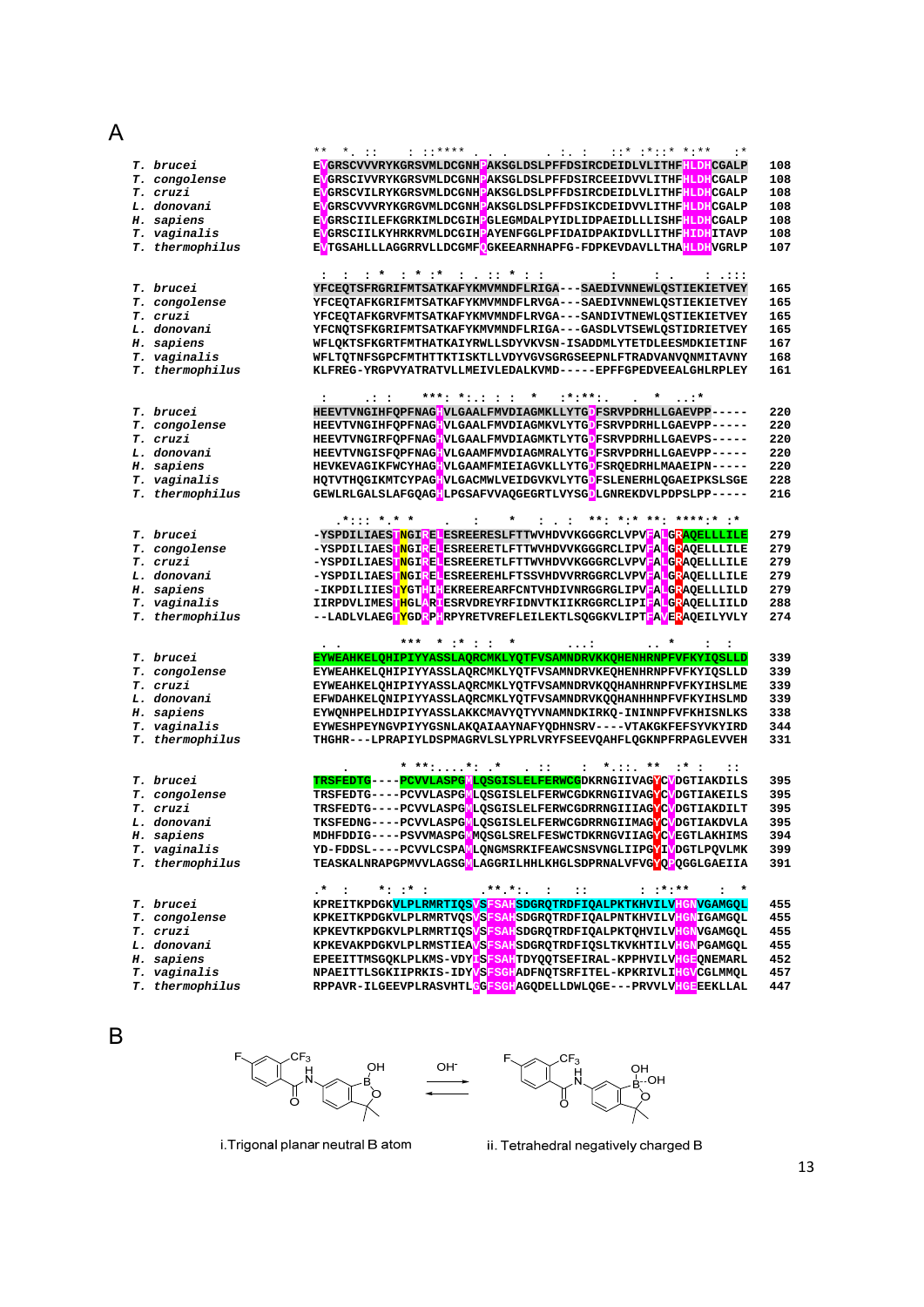**Fig. S4.** CPSF3 alignment and benzoxaborole species to support docking studies. (*A*) Alignment of CPSF3 orthologues. Domains: grey, metallo-β-lactamase; green, β-CASP; blue, Zndependent metallo-hydrolase see Fig. 4A; Arg<sup>270</sup> and Tyr<sup>383</sup> are highlighted in red, see Fig. 4B; other residues defining the binding site are in pink and yellow (Asn<sup>232</sup> and equivalent residue in other species), see Fig. 4B-E and text for more details. (*B*) The equilibrium between the neutral non-hydroxylated form of acoziborole (i) and the tetrahedral negatively charged hydroxylated form (ii).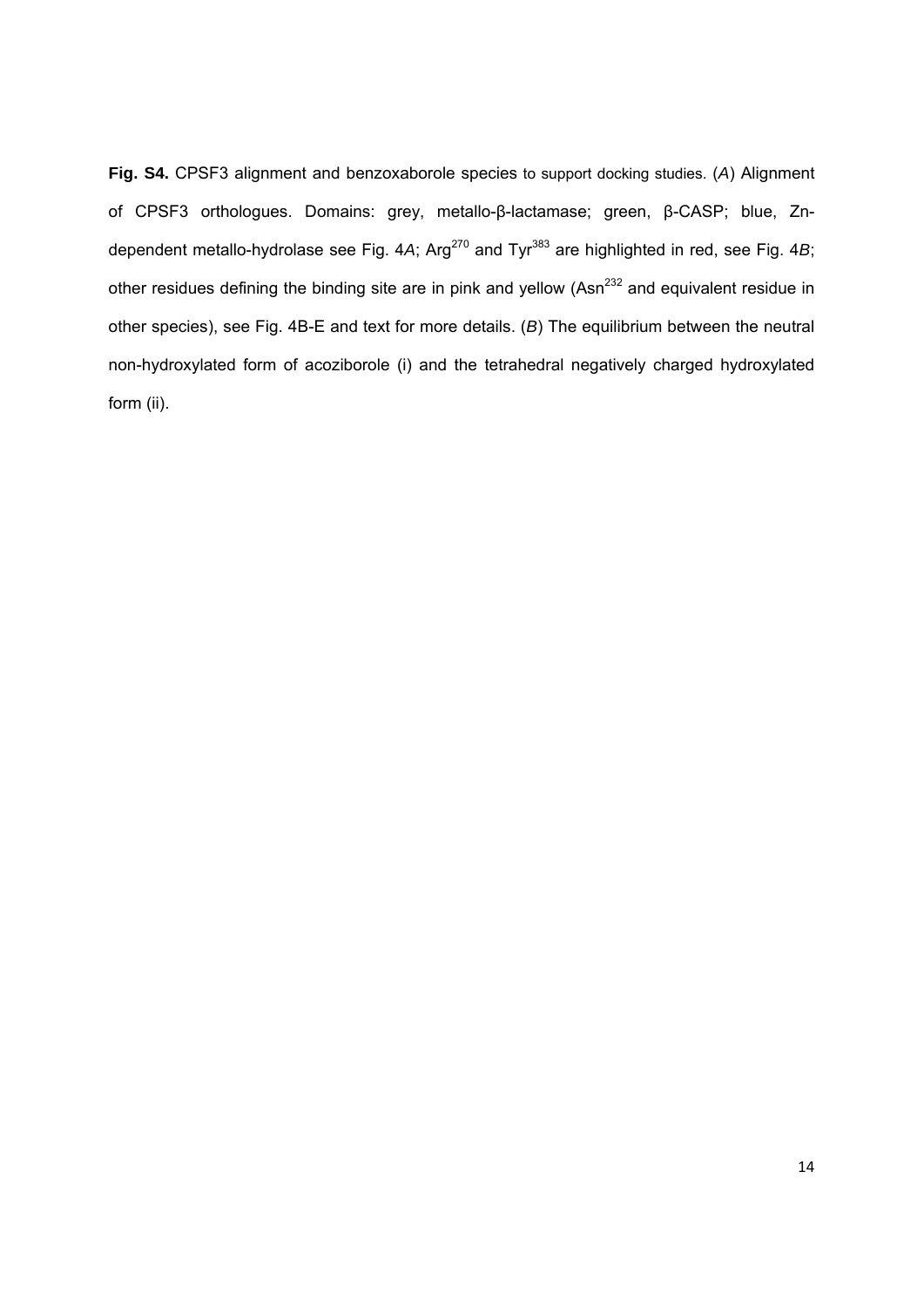

**Fig. S5.** Cas9-based editing of *T. brucei* CPSF3. The repair template included seven synonymous changes, including one that disrupted the protospacer-adiacent motif, and a non-synonymous change designed to replace Asn<sup>232</sup> with Tyr. Both acoziborole-resistant cultures analysed (three clones from each) incorporated all of the synonymous changes and an Asn<sup>232</sup>His edit, suggesting that the Tyr edit was not tolerated. The non-templated A694C edit may be readily obtained due to error-prone repair (14). The Asn and His side-chains are also shown.